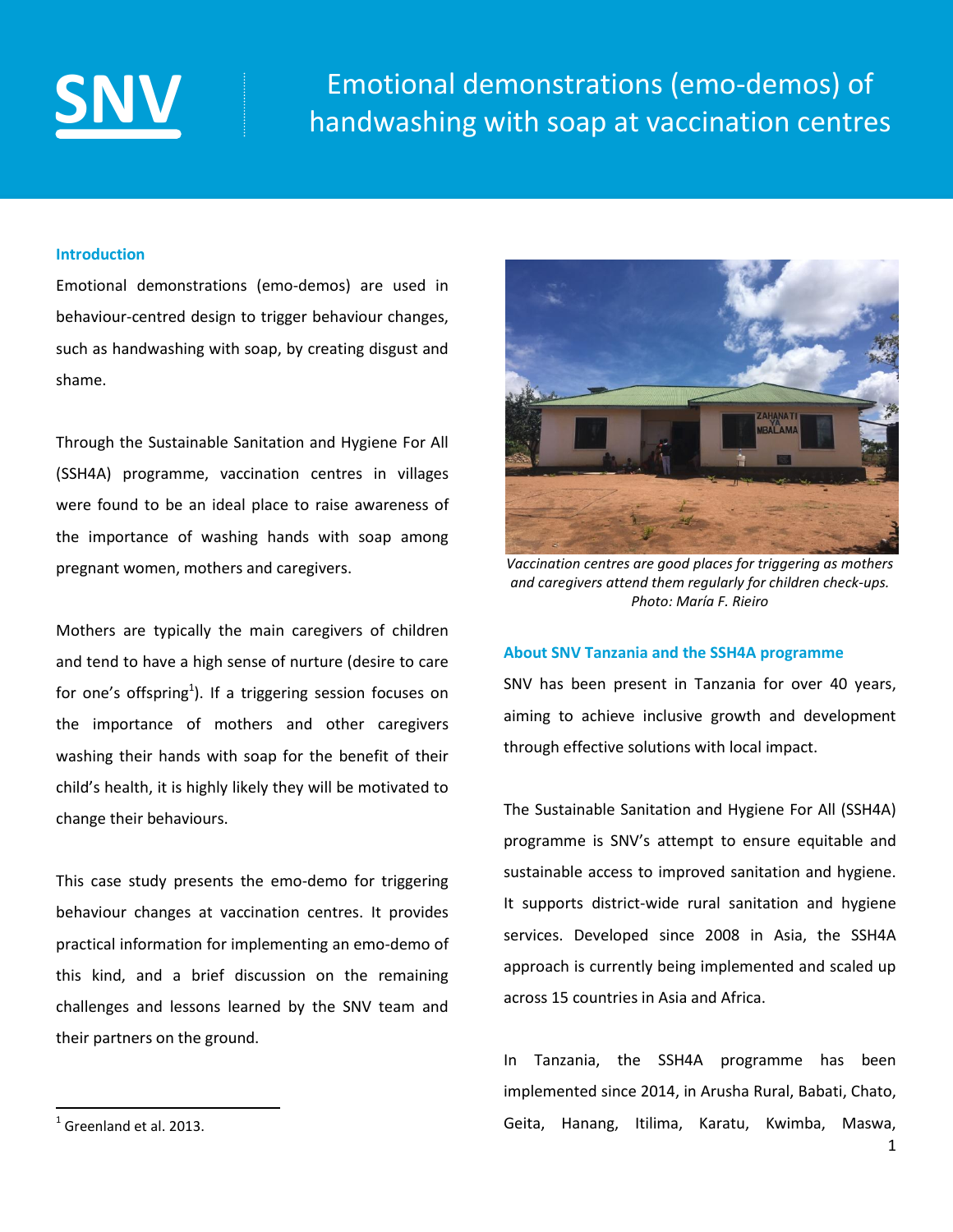Misungwi, Monduli, Msalala/Kahama and Shinyanga districts. The programme integrates best practices in sanitation demand creation and supply chain strengthening, hygiene behaviour change communication, governance, gender and social inclusion. SNV focuses on strengthening the capacity of local stakeholders to plan, implement, monitor and sustain sanitation and hygiene interventions<sup>2</sup>.

### **About the intervention**

**Objective:** Raise mothers' and caregivers' awareness of the importance of washing hands with soap after changing their babies' nappies to prevent the spread of diseases transmitted through the faecal-oral route.

**Practical information:** The stakeholders involved are:

\* Those attending the vaccination centre: pregnant women, mothers, caregivers and others.

\* Those attending the health centre: single women, fathers, men and elders.

\* Health workers (clinicians, nurses and health attendants) who facilitate the intervention and make the household follow ups.

\* Village health workers (volunteers – missing in some villages) who have similar responsibilities to the health workers.

\* Local capacity builders, ward and district health staff and district health officers (DHOs) who monitor the intervention.

The emo-demo can happen once a week, once every two weeks, or once a month in outreach clinics. The day of the emo-demo changes depending on when there is

likely to be a high number of mothers and caregivers attending the clinic (for example, for vaccinations, child check-ups, prenatal care, and family planning sessions). As a result, there tend to be different participants in every session.

This intervention was designed as a continuous process, to create awareness about

**Awareness and practice are necessary to change behaviour and make it a habit. It is easier for people to remember something they practise regularly, than to remember words.**

handwashing with soap while also helping to sustain the behaviour of those who are already triggered.



*The facilitator should highlight the importance of washing hands with soap at the five critical times. Photo: María F. Rieiro*

**Materials needed:** disposable or reusable baby nappy, biscuits (or any food that can be shared), water and soap

 $2$  SNV 2017.

 $\overline{\phantom{a}}$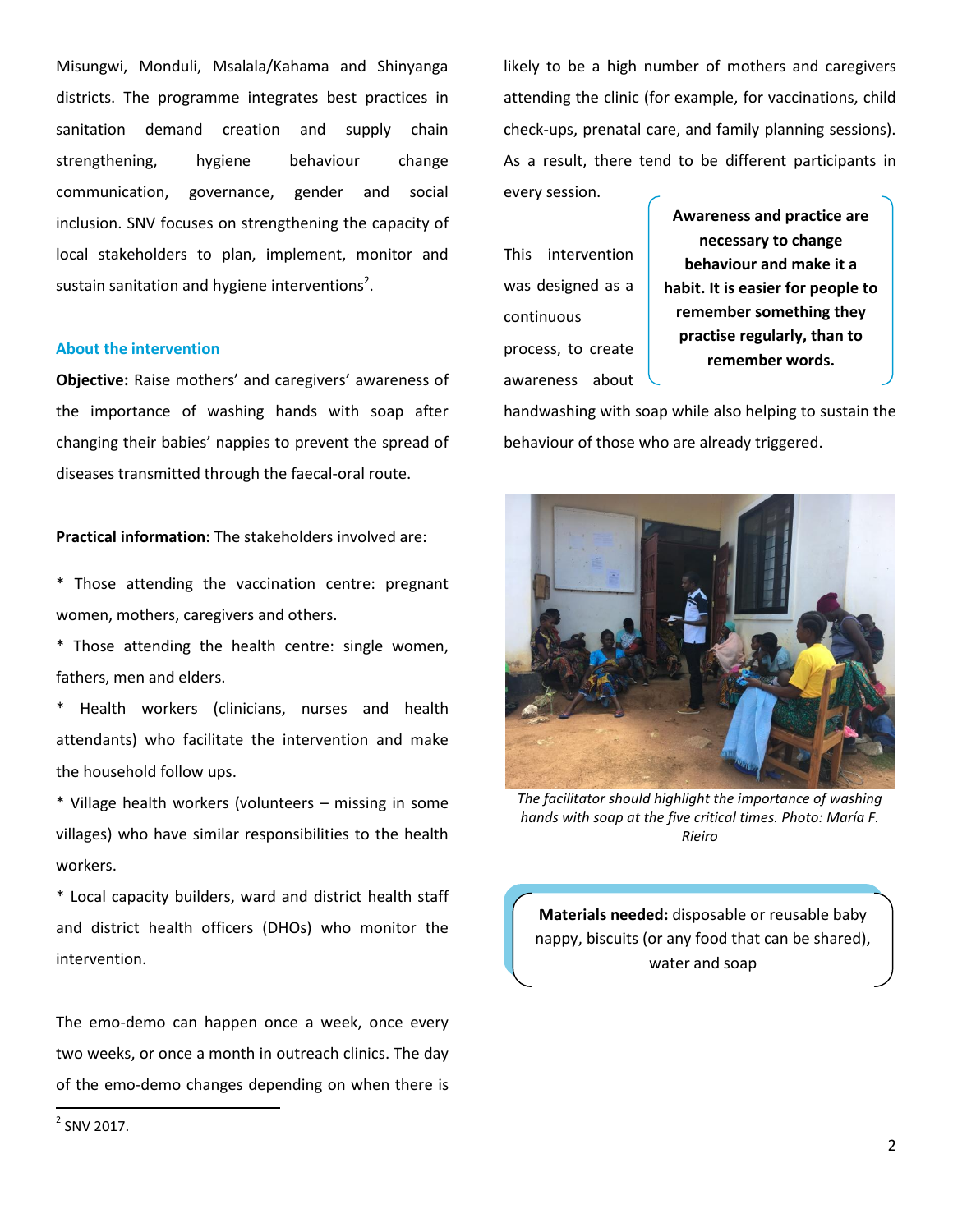# **Implementation, step by step:**

1. The facilitator welcomes the participants (they should not say what it is going to happen next).

2. A mother changes her baby's nappy in front of the group and does not wash her hands after changing it.

3. The mother takes out a packet of biscuits and offers them to the group.

4. The facilitator asks those participants who did not accept the biscuit the reason why.

5. The facilitator asks the mother who changed her baby's nappy what she could have done differently, and about her handwashing practices at home.

6. The facilitator explains to the group the diseases they can contract, especially their children under five, if they are not washing their hands properly.

7. The facilitator asks the group if they have toilets and handwashing facilities at home.

8. The facilitator asks the group to state the five critical times for handwashing with soap.

9. The facilitator repeats the five critical times (after cleaning a baby's bottom, before feeding a baby, before preparing food, after using the toilet, and before eating).

10. At the end of the discussion, the facilitator demonstrates how to wash hands with soap at the handwashing facility.

**Tip:** Participants should not know about the emo-demo in advance; they should be attending the clinic for their regular check-ups and be surprised by the triggering session.



*Water and soap should be available to explain to the participants how to wash their hands with soap at the end of the session. Photo: María F. Rieiro*

### **Outcomes**

By triggering mothers and other caregivers, the emodemo is sensitising the whole community about the importance of handwashing, as well as about the five

**When mothers and caregivers practise handwashing with soap through the emo-demos, it is easier for them to remember and incorporate the new hygiene behaviour.**

critical times for handwashing with soap.

The emo-demo has reportedly generated a positive attitude towards building and taking care of household handwashing facilities.

Further evidence supports these results. A survey of Misungwi district in 2018 found the rate of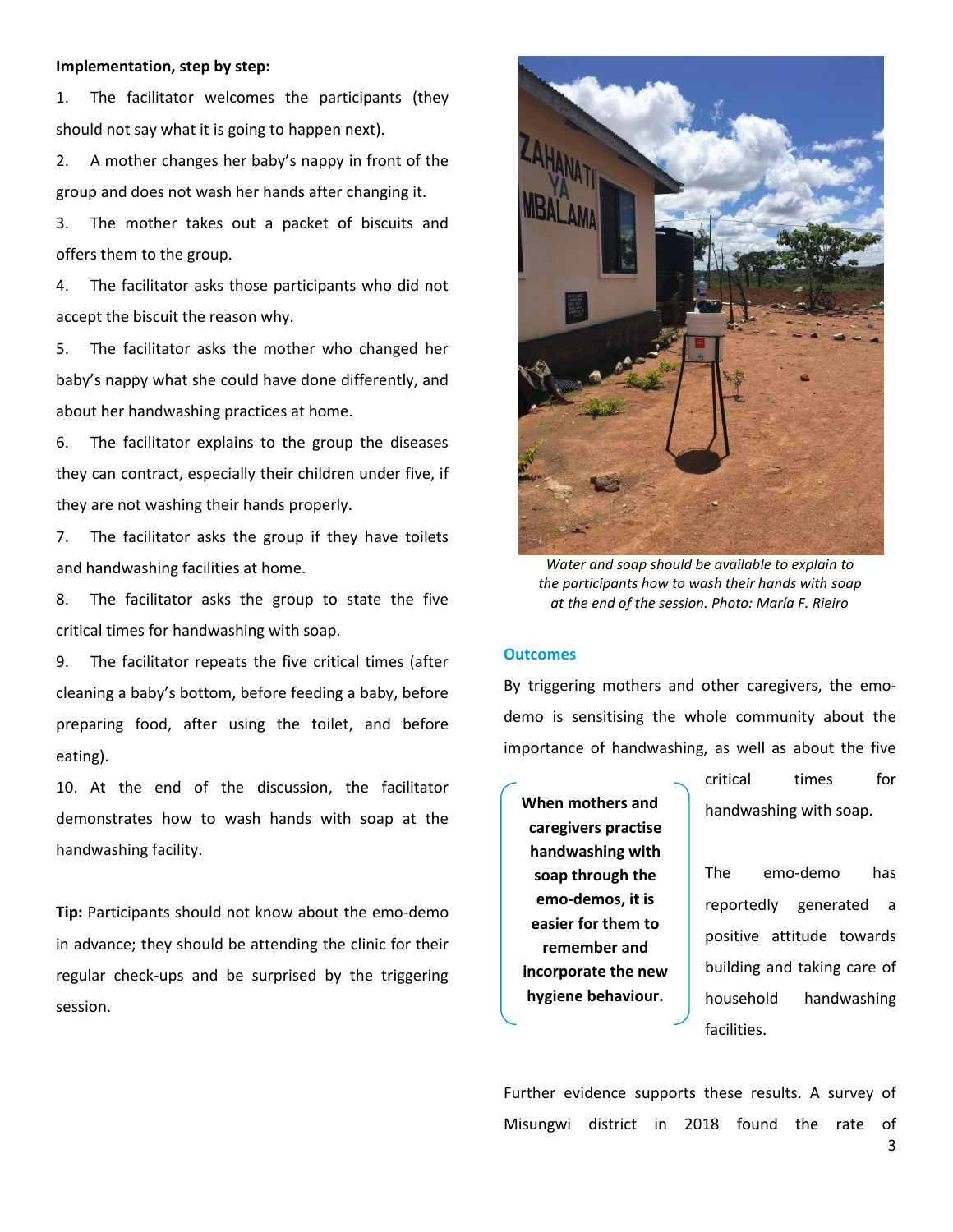handwashing with soap in the household increased from 20% to 40%.

### **Sustainability of the intervention**

Health workers and local leaders attend community meetings to sensitise people on the importance of visiting their health centre for regular check-ups. In Monduli district, for example, Maasai women did not want to attend the health centres. After triggering during community meetings, there has been an increase in their number (especially visiting the health centres after delivery of their babies).

Health workers are trained on how to facilitate the emo-demo by the local capacity builder (local NGO staff who ensures a high quality of the implementation and results) and SNV staff. Local capacity builders also supervise the implementation of the emo-demo, usually visiting one or two health centres each month. They write a report about how the health workers introduce the intervention and later give feedback to them. After the session, they ask the participants questions to see if the intervention created real awareness on the importance of handwashing with soap.

The health workers ask the participants about the critical times for handwashing during the session. They should also do monthly house-to-house follow ups on the construction and use of handwashing stations. Health workers observe whether there are handwashing facilities close to the toilet and/or the kitchen, soap, and any sign that the facility is being used. Health workers ask questions to see if people are truly triggered about the importance of handwashing with soap.

Additionally, health workers must fill in a monitoring form every month recording whether mothers and caregivers have changed their behaviours and the disease burden in children. The form monitors the number of people who have attended the clinic, the number of people triggered, the number of households with handwashing facilities, and the number of diarrhoea cases in the last month. It has to be submitted to the local capacity builder or health centre head, who later sends it to the ward executive officer and DHO.

### **Remaining challenges**

**Fostering community participation.** Health staff report that some women consider the emo-demo to be a practical joke. They do not believe they can contract a disease if they do not wash their hands. Many say they have not washed their hands at critical times and have yet survived. Some women find a mother changing their baby's nappy disgusting, asking the mother, "Are you OK? Why are you showing this in front of us?" during the session.



*Disgust can sometimes make participants walk out of the session. The facilitator must stress its relevance for improving children's health. Photo: SNV Tanzania*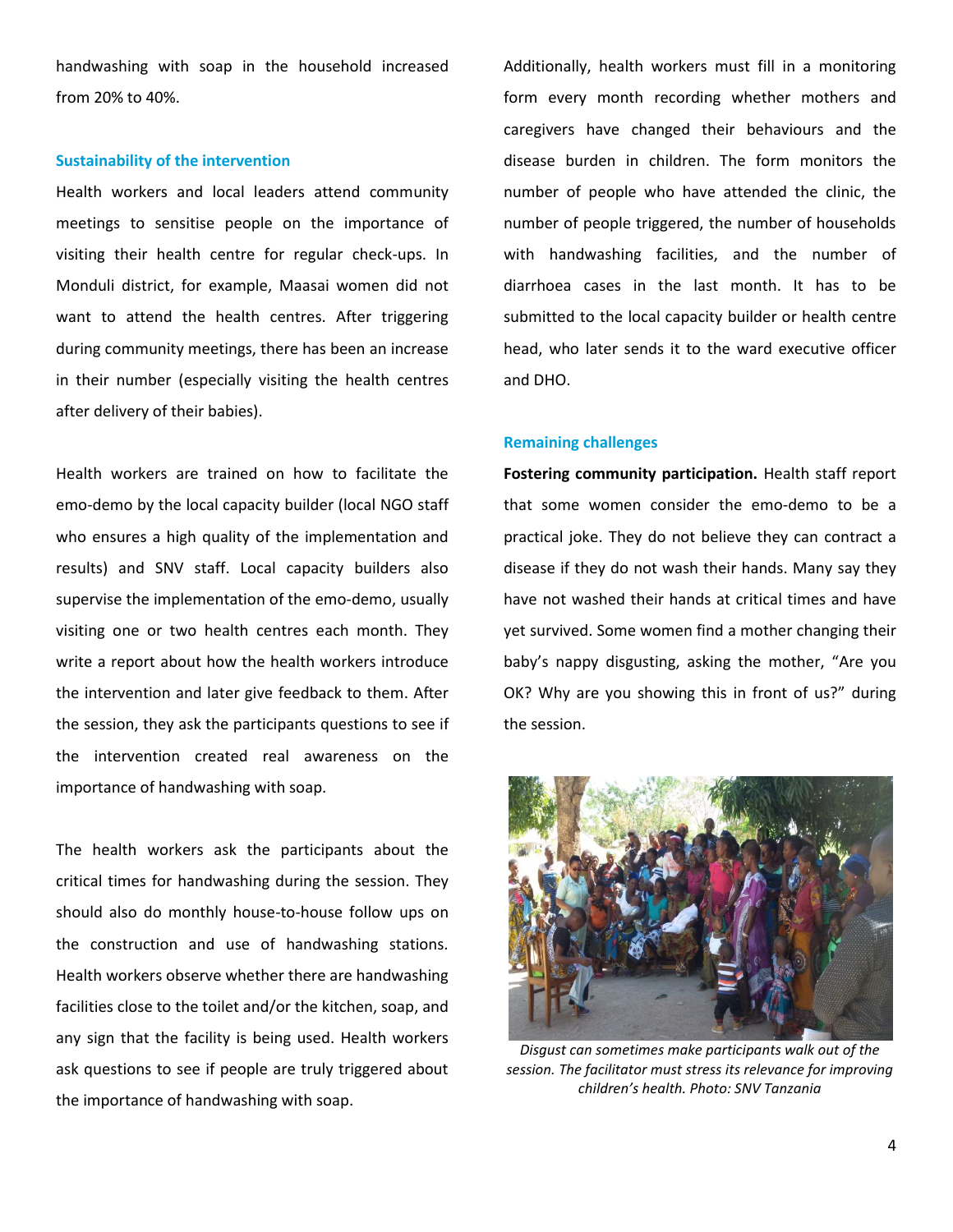**Reaching the most vulnerable**. Village leaders try to identify the poorest and most marginalised people;

however, districts tend to have limited information on vulnerable mothers and caregivers with disabilities and from excluded groups.

In some areas of Monduli district, Maasai do not have access to public

**There is a need to make the most vulnerable people part of the emo-demos intervention, bringing them to the clinics by giving them the confidence that the sessions are for everyone.**

transport and walk extremely long distances to reach a health centre, meaning they can miss medical checkups. In some areas of Msalala-Kahama district, women miss their appointments because they cannot afford to pay the transport costs.

**Engaging health staff.** Health workers do not practise emo-demos every week, or even at all, because they are busy with other activities. Health workers reported that the main reason for skipping the triggering sessions is the limited number of staff; however, an underlying cause could be the lack of institutionalisation of the practice, and, in consequence, its limited monitoring.

**Incorporating emo-demos in the national agenda.** For the emo-demo approach to be sustainable and easy to scale up it should be incorporated in the national government's agenda, something which is still missing. If this becomes the case, the village, ward and district will be encouraged to incorporate it into their own policy and monitoring agendas.

# **Reflections and lessons learned**

 To increase the number of people attending the emo-demos, it is first necessary to raise awareness of the importance of visiting the health centre for vaccinations. This can be done through community meetings and house-tohouse visits. Sensitising men through community meetings could be a crucial step towards increasing their low attendance rate, especially by raising awareness of the need for the mother and father to visit the clinic together to check the baby's health.

Creating incentives for the community to attend health centres has shown positive results. In Tanzania, a nutrition programme gives a small amount of money at the end of the month only to those community members who show an updated clinic card. Attending their appointments at the health centre is what allows them to access the funding.

Keeping a record of the participants attending the demonstration, something that is missing in many of health centres, can help to identify those households where people have not been triggered on handwashing with soap and those with an erratic attendance record.

Health workers highlighted the need to naturalise talking about faeces, the act of defecation and the cleaning of babies' bottoms throughout the session. This has contributed to participants staying in the triggering session.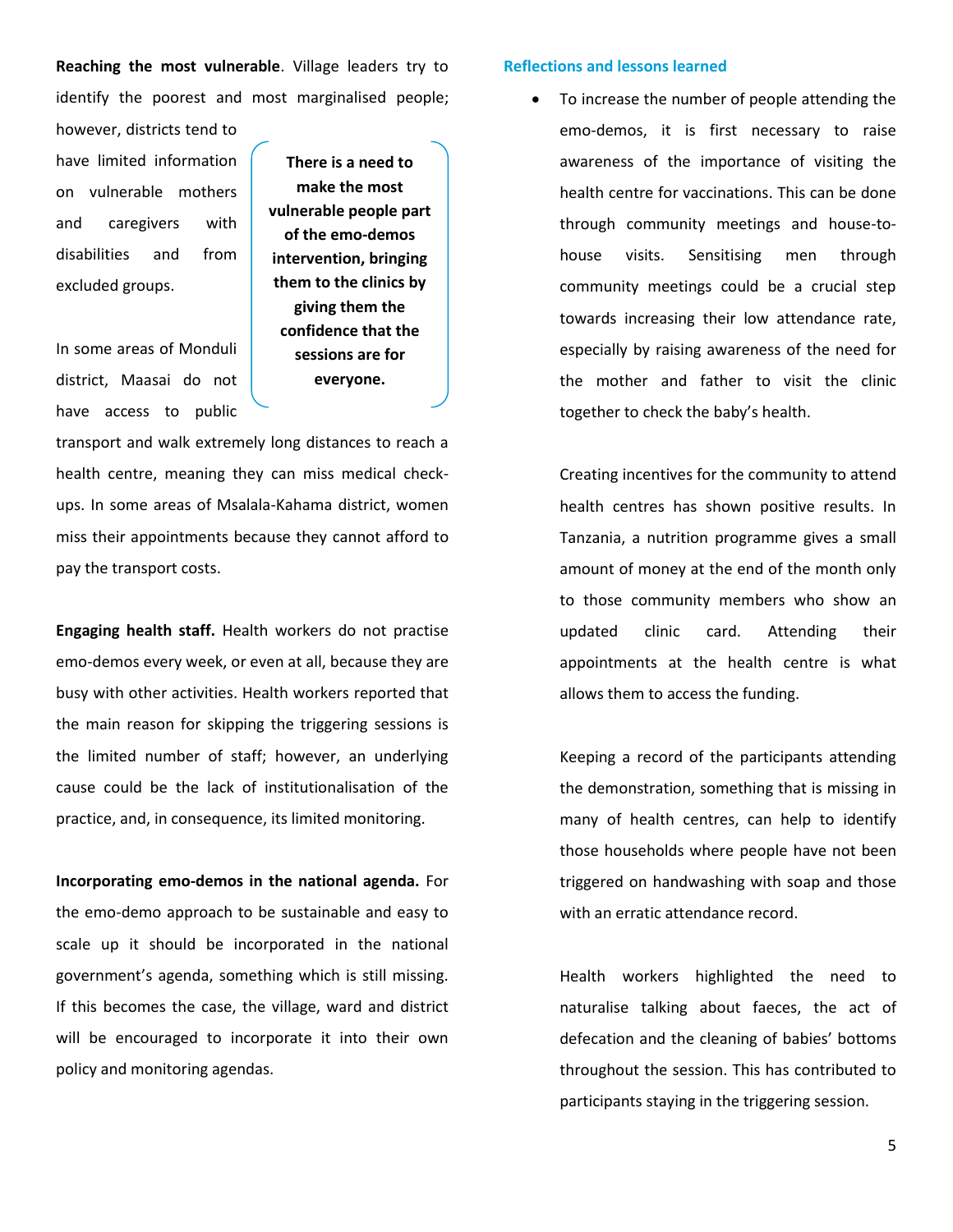- Triggering in households or at small community meetings for those who cannot attend the outreach health centre can contribute to mothers and caregivers with disabilities and from excluded groups participating in the emodemo sessions more frequently. In Misungwi district, health workers are already triggering in the homes of those people who cannot attend the outreach clinic. Sensitising the village leader, who tends to be in contact with the head of the health centre and health staff, on the importance of identifying and reaching the most vulnerable mothers and caregivers has been recognised as a key step towards involving and supporting them throughout the emodemos and beyond the intervention.
- The right incentives are needed to motivate staff to trigger every week and monitor every month. Health staff training sessions, evidence of the impact on health, promotion of monthly emo-demo sessions by local capacity builders, inclusion in district plans, as well as enforcement by the local government can help ensure sustained implementation of the emodemos and monitor changes in behaviour regularly.

Training village health workers and volunteer ward champions to support the facilitation of the emo-demo could help to make the intervention sustainable. They may also have a role in monitoring behaviour change. Asking primary school teachers to monitor household

behaviours through their pupils could supplement the limited number of health staff.

- Changes in behaviour take time, and communities already triggered might forget what they learned and accept a contaminated biscuit during the next triggering session. Retriggering is important in the case of a 'damp matchbox' or when the entire community is not interested in continuing to wash hands with soap after the first triggering. Facilitators must not force these communities to change. They can tell people that they are surprised to know that they are not willing to continue washing their hands with soap, despite being aware of the diseases that can be transmitted through the faecal-oral route. They can also ask if they would be interested in visiting a village where handwashing with soap has become a habit and open defecation free status has been sustained<sup>3</sup>.
- Regular monitoring at the health centre and through house-to-house visits by health staff is needed to transform the new behaviour into a habit. To achieve this, it is first necessary to institutionalise the practice by advocating at the government level and strengthening the capacity of health staff to collect data.

To institutionalise the emo-demos intervention, good communication between the village, the ward and the district is highly required. This can

 $\overline{\phantom{a}}$ 

 $3$  Kar and Chambers 2008.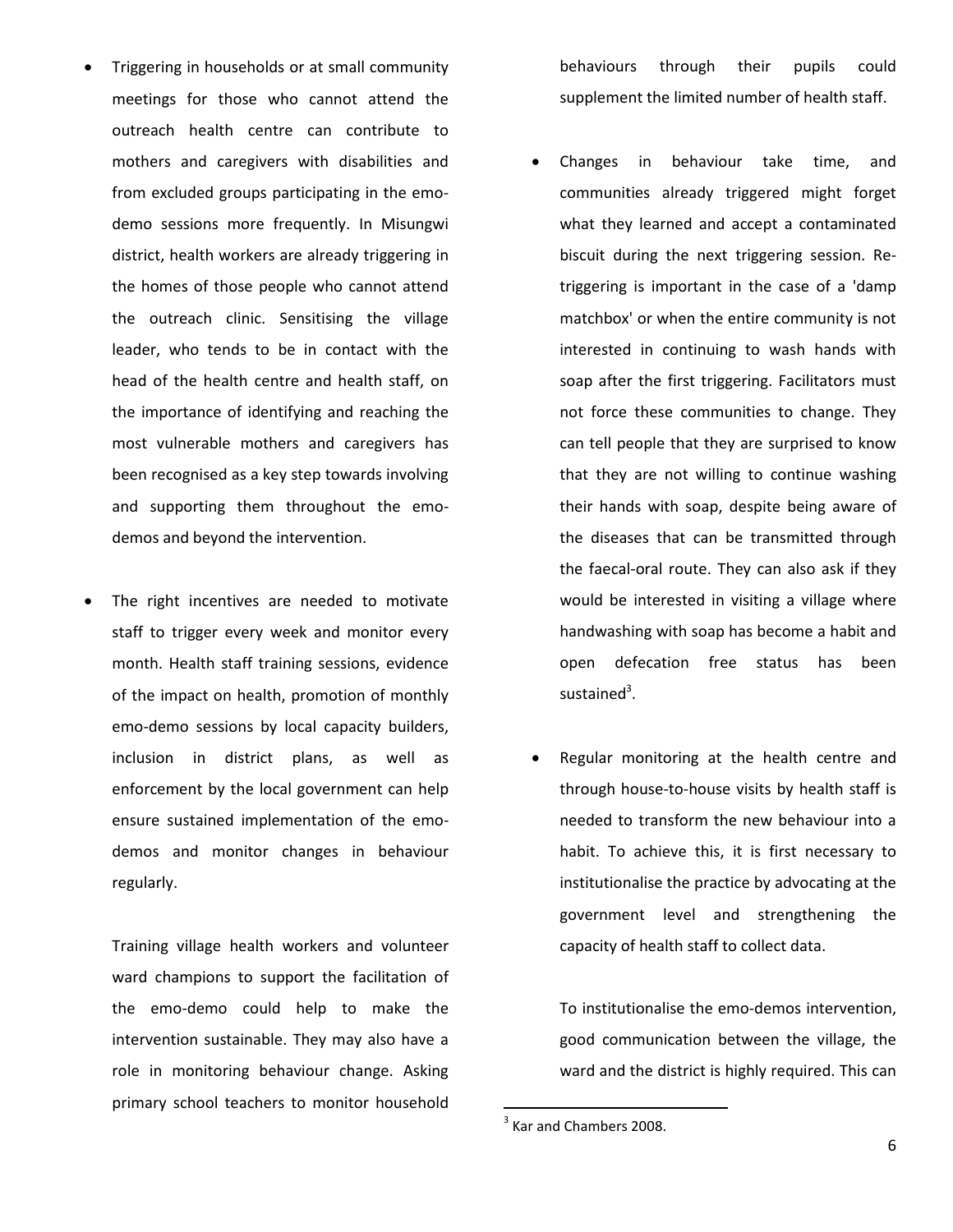be achieved by making the ward champions the link between the village health workers and the DHO. At the same time, the health staff reporting framework must be extended and embedded with the information the district is tracking.

**The emo-demos intervention takes place in a system that already has the health staff, health facilities and regular participants. Getting health centres and their staff to support and regularly carry out the triggering is key for its institutionalisation and sustainability.**

Sensitising the government to support the emodemos intervention from the village to the district is crucial to scale up the intervention, to make it accessible and equitable, and make it acceptable and sustainable over time.

 Recognising the efforts of the community to build handwashing facilities and incorporate the practice of handwashing with soap at critical times can motivate villages to sustain the acquired behaviour, especially if this comes from high authorities outside the village. Celebrating Global Handwashing Day every year can also incentivise communities, contribute to the institutionalisation of the practice, and keep it a priority.

# **Conclusion**

The emo-demos intervention at vaccination centres reflects an innovative approach towards improving hygiene behaviours. It targets mothers and caregivers, who frequently attend health centres for children's vaccinations and regular check-ups, raising awareness of the importance of washing hands with soap for the benefit of their children's health.

Where practised regularly, the intervention has shown that by triggering mothers and caregivers at health centres it is possible to reach and sensitise the whole community to improve their hygiene behaviours.

## **References**

Greenland, K., Iradati, E., Ati, A., Maskoen, Y.Y., and Aunger, R. (2013). The context and practice of handwashing among new mothers in Serang, Indonesia: a formative research study. *BMC Public Health*. Available at: [http://www.biomedcentral.com/1471-](http://www.biomedcentral.com/1471-2458/13/830) [2458/13/830](http://www.biomedcentral.com/1471-2458/13/830)

Kar, K. and Chambers, R. (2008). *Handbook on Community-led Total Sanitation.* Available at: [http://www.communityledtotalsanitation.org/sites/co](http://www.communityledtotalsanitation.org/sites/communityledtotalsanitation.org/files/cltshandbook.pdf) [mmunityledtotalsanitation.org/files/cltshandbook.pdf](http://www.communityledtotalsanitation.org/sites/communityledtotalsanitation.org/files/cltshandbook.pdf)

SNV (2017). *SSH4A-RP extension phase factsheet,*  **Tanzania.** Available at: [http://www.snv.org/public/cms/sites/default/files/expl](http://www.snv.org/public/cms/sites/default/files/explore/download/tanzania_extensionbrief_20180130.pdf) [ore/download/tanzania\\_extensionbrief\\_20180130.pdf](http://www.snv.org/public/cms/sites/default/files/explore/download/tanzania_extensionbrief_20180130.pdf)